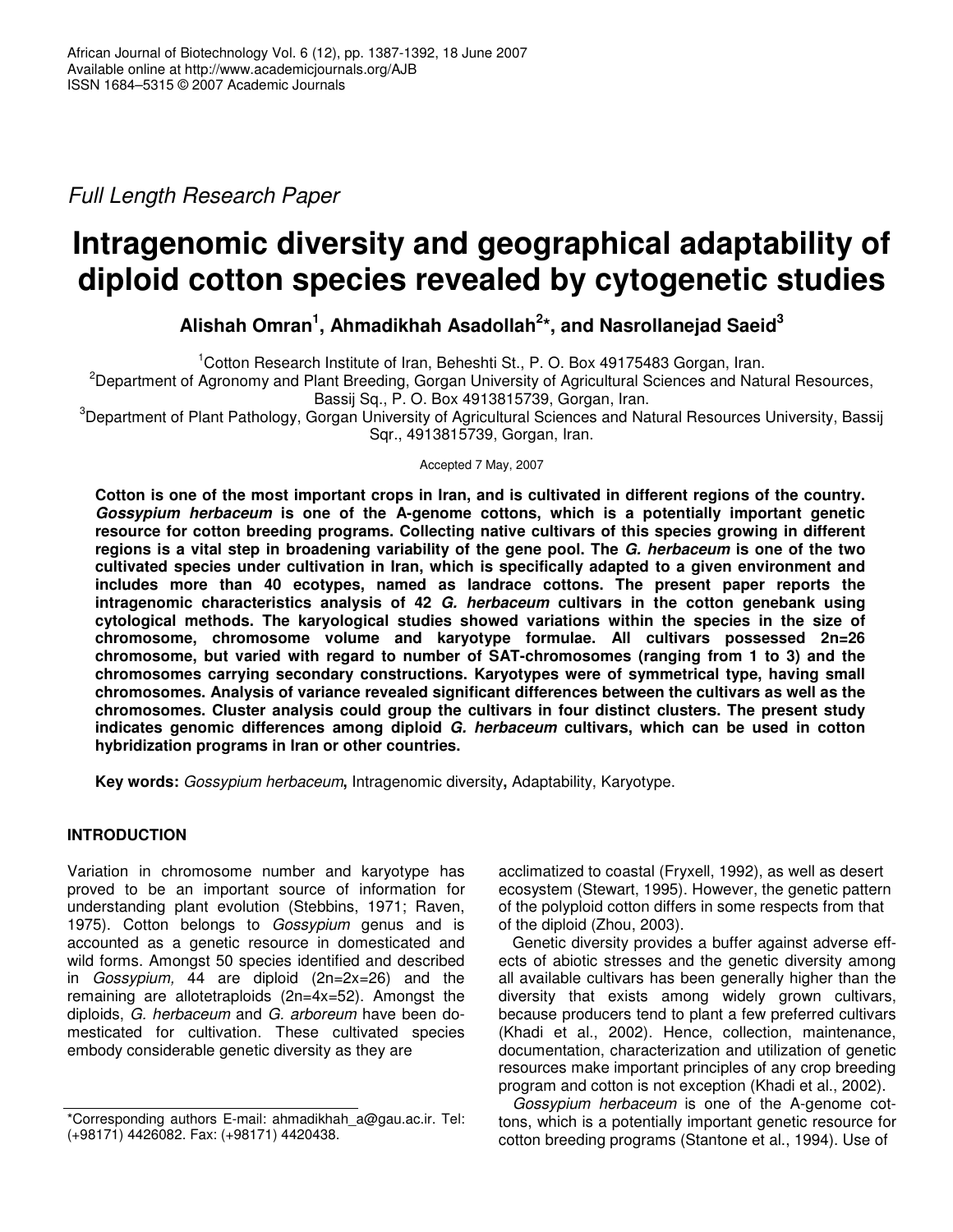of A-genome cotton as a source of genetic diversity for gaining stress tolerance, fiber quality and earlier maturity has suggested by several workers (Stewart, 1992). Collecting native cultivar of this species growing in different regions is a vital step in broadening variability of the gene pool. Several studies have indicated the presence of infraspecific variations in *G. herbaceum* (Wendel et al., 1992, Stanton et al., 1994).

The *Gossypium hirsutum* and *G. herbaceum* are two cultivated species cultivated in Iran. *G. herbaceum* is accounted as landrace cotton which is specifically adapted to a given environment and includes more than 40 ecotypes, which the majority of varieties was collected at the altitude range of 10-500 m, and is grown at 6-10% of the cultivation area in Iran (Sheidai and Alishah, 1998).

The landraces are traditionally grown under marginal conditions such as poor soil moisture, low fertility, hot windstorm, and the farmers do not use any inputs or improved management practices (Halila et al., 1990). Moreover, *G. herbaceum* cultivars grown in Iran show disease tolerance and, hence such trait can be considered in crossing programs. Data from morphological characters along with cluster analysis divided different cultivars of landrace cotton in 5 to 6 groups (Sheidai et al., 1996).

Studies on cytogenetics, chromosome structure, behaviour and manipulation in plants are well documented (Karpenchenko, 1925; Sarbhoy, 1977; Okoli and Olorode, 1983; Obute, 2001; Obute et al., 2006). The usefulness of information from such studies in the understanding of phylogenetic relationships, genetic mapping and breeding studies has been very significant (Okoli, 1983; Anamthawat and Heslop, 1993; Hartwell et al., 2000; Kurata et al., 2002). Muravenko et al. (1998) suggested that the ancestral cotton genome contained 7 homologous pairs of chromosomes. They expressed that image-analysis technique for identification and quantitative analysis of chromosomes, especially with regard to small-chromosome species, is very feasible.

Although there are good collections of *G. herbaceum* cultivars in the Iran National Genebank (stored in cold room) and Iran Cotton Research Institute (ICRI) (fresh seed stored), no information is available on their cytogenetical characteristics. Therefore, one the most important of the objectives in this report was to study for first the cytogenetical characteristics of Iranian collection of *G. herbaceum* cultivars.

### **MATERIAL AND METHODS**

Forty-two *G. herbaceum* cultivars available in cotton research institute were used in this study. Seeds collected from these plants after removing the linters were germinated in Petri dish, and freshly grown roots were used for karyological preparations. After pretreatment and fixation, root tips were stained using 2% acetic-orcein. Genomic characters were compared using total form percentage, ratio of longest to shortest chromosome (Verma, 1980), coefficient of variation (Verma, 1980), S%, difference of the range of relative length (D.R.L.) (Gennur et al., 1988) and total volume. Chromoso-

me types were determined according to Levan et al (1964). After analysis of variance the genotypes were grouped on the base of karyological data using cluster analysis (UPGMA method) (Sheidai et al., 1996).

# **RESULTS**

During the survey, 42 cultivars of *G. herbacum* were studied karyologically and the different characteristics were recorded. Cultivars and their genome details are represented in Table 1. ANOVA based on factorial analysis of karyotypic (Figure 1) data showed significant differences among the *G. herbaceum* cultivars in the size of chromosome (Table 2). The genome details in different cultivars indicated there were also variations in the sattelite number, total length of chromosome, long and short arm length, chromosome volume etc. Total chromosome length ranged from 23.83 µm in Mahallat landrace to 46.46 µm in Sabzevar 60-1 landrace, and average of chromosome length ranged from 1.83 µm (in Mahallat landrace) to 3.57 µm (in Sabzevar 60-1 landrace). The longest chromosome length ranged between 2.4 - 5.03 µm, and the shortest chromosome length ranged from 1.2 to 2.23  $\mu$ m. Chromosome volume ranged from 4.37  $\mu$ m<sup>3</sup> (Mahallat landrace) to  $9.32 \mu m^3$  (in Mehrize Bah. and Sabzevar 60-1).

Pearson coefficient for total length of the chromosomes was 0.95, but this value was reduced for the length of the long arms (0.72-0.96), length of short arms (-0.01-0.61) and L/S ratio (0.31-0.96). The karyotype formulae of different cultivars are represented in Table 1. Almost all the chromosomes were of "m" type, except for 1 or 3 chromosomes which were of "M" type (Figure 1). All the cultivars possessed 2n=26 chromosome, but varied with regard to number of SAT-chromosome (ranging from 1 to 3) and the chromosomes carrying secondary constructions. The SAT size varied from 0.27 µm in Qom landrace to 1 µm in colored lint landrace. Coefficient of variation (C.V.), T.F% and D.R.L. showed that the *G. herbaceum* ecotypes had symmetrical karyotypes with a small size of chromosome. Marvest Mehriz (red boll) and Aria landrace were more symmetrical than Mahallat and Marvest Mehriz (green and hairiness plant).

Average of genomic characteristics is showed in Table 3. As seen in the table, mean of chromosome length (X), different relative length (D.R.L.), total volume (T.V.) and number of satellites (No.SAT) were 2.65, 6.23, 7.08 and 1.88, respectively. Dendrogram produced from UPGMA cluster analysis is represented in Figure 2. According to cluster analysis and cutting dendrogram in a single distance coefficient (distance  $=$   $\sim$ 7), studied cotton varieties divided into four clusters. Eighteen cultivars were presented in the first cluster, 13 cultivars in the second, 8 in the third, 3 in the forth cluster.

## **DISCUSSION**

In this study we could distinguish different diploid cottons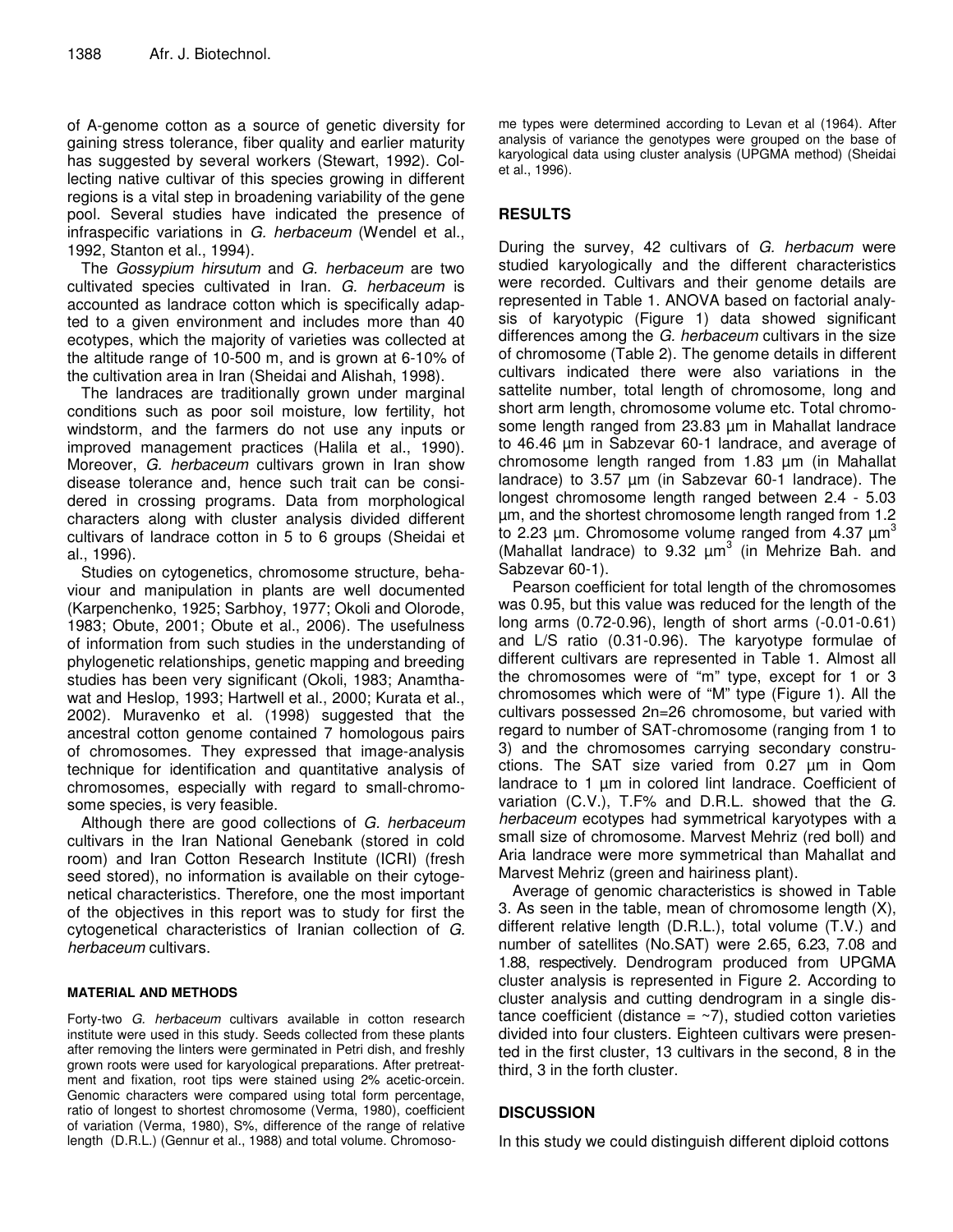**Table 1.** Cultivars and their genome details.

| Cultivar             | T.L   | L    | S    | L/S | TF%  | C.V  | S%   | X   | D.R.L | T.V | Genome formula | SAT-Chr.       |
|----------------------|-------|------|------|-----|------|------|------|-----|-------|-----|----------------|----------------|
| Kerman               | 31.63 | 3.53 | 1.54 | 2.3 | 44.0 | 22.0 | 51.0 | 2.3 | 5.2   | 6.5 | $1M+12m$       |                |
| Kashan <sub>12</sub> | 30.65 | 3.27 | 1.67 | 2.0 | 41.7 | 20.0 | 43.6 | 2.4 | 6.3   | 5.8 | $3M+10m$       | 1              |
| Qoml (R-G)           | 28.89 | 3.26 | 1.33 | 2.4 | 40.9 | 23.0 | 40.8 | 2.2 | 6.7   | 5.4 | 13m            | 1, 3           |
| Giroft               | 28.31 | 2.97 | 1.42 | 2.1 | 41.5 | 19.3 | 47.0 | 2.1 | 5.5   | 5.1 | $1M+12m$       | 1, 2           |
| Garmsar 60           | 46.16 | 4.99 | 2.23 | 2.2 | 39.7 | 21.7 | 42.7 | 3.5 | 5.9   | 8.3 | 13m            | 1, 2, 3        |
| Lasjard              | 34.65 | 3.75 | 1.58 | 2.3 | 43.3 | 22.1 | 42.1 | 2.6 | 6.2   | 6.8 | 13m            | 1, 2           |
| Kerman B.            | 35.23 | 3.80 | 1.72 | 2.2 | 41.2 | 22.0 | 45.2 | 2.7 | 5.9   | 6.5 | 13m            | 1, 2, 3        |
| Neiriz R.            | 36.10 | 4.31 | 1.73 | 2.5 | 42.5 | 26.1 | 40.1 | 2.7 | 7.1   | 6.6 | 13m            | 1, 8           |
| Qom 52               | 37.44 | 4.81 | 1.76 | 2.7 | 42.9 | 30.1 | 36.4 | 2.8 | 8.1   | 7.0 | 13m            | 1, 3           |
| Neiriz GAZ           | 35.82 | 4.26 | 1.58 | 2.7 | 38.7 | 28.5 | 37.0 | 2.7 | 7.4   | 6.6 | 13m            | 1, 2           |
| Shahrood             | 38.10 | 4.30 | 1.66 | 2.6 | 40.0 | 26.0 | 38.6 | 2.9 | 6.0   | 7.2 | 13m            | 2, 4           |
| Damghan              | 36.17 | 4.06 | 1.60 | 2.4 | 39.7 | 23.8 | 40.0 | 2.7 | 6.8   | 7.2 | 13m            | 1, 8           |
| Shahreza             | 32.03 | 3.55 | 1.50 | 2.3 | 41.4 | 23.0 | 43.7 | 2.4 | 6.3   | 6.7 | 13m            | 1, 3           |
| Neishaboor           | 37.42 | 4.28 | 1.67 | 2.5 | 39.6 | 26.0 | 39.1 | 2.8 | 6.9   | 8.2 | 13m            | 1, 4           |
| Ardekan 1            | 34.68 | 3.73 | 1.64 | 2.2 | 40.3 | 22.0 | 43.0 | 2.6 | 6.0   | 7.0 | 13m            | 3, 4           |
| Kashmar              | 37.20 | 3.82 | 1.91 | 2.0 | 41.3 | 19.0 | 50.0 | 2.8 | 5.1   | 7.9 | 13m            | 3, 4           |
| Kerman GB.           | 37.61 | 3.97 | 1.82 | 2.1 | 41.4 | 21.8 | 45.8 | 2.9 | 5.7   | 7.9 | 13m            | 5, 7           |
| Hashemabad           | 31.69 | 3.57 | 1.62 | 2.2 | 39.4 | 21.5 | 45.3 | 2.4 | 6.1   | 6.9 | $1M+12m$       | $\mathbf{1}$   |
| Esfahan Ag.          | 41.13 | 4.49 | 1.76 | 2.5 | 41.5 | 23.7 | 39.1 | 3.1 | 6.6   | 9.1 | $1M+12m$       | 1, 4           |
| Shooshtar            | 36.16 | 4.05 | 1.72 | 2.3 | 42.1 | 21.7 | 42.4 | 2.8 | 6.3   | 8.0 | $1M+12m$       | 1, 4           |
| Gozagh               | 35.30 | 3.66 | 1.73 | 2.1 | 42.1 | 21.1 | 47.2 | 2.7 | 5.4   | 7.7 | $1M+12m$       | 1, 4           |
| Mehriz Gud.sabz      | 30.78 | 3.45 | 1.50 | 2.3 | 39.8 | 25.4 | 43.3 | 2.3 | 6.3   | 6.3 | $1M+12m$       | 2, 4           |
| Sabzevar I60.2       | 35.74 | 4.05 | 1.76 | 2.3 | 40.5 | 26.0 | 43.5 | 2.7 | 6.4   | 7.4 | $2M+$ Ilm      | 1, 3           |
| Marvast Sk           | 30.56 | 3.09 | 1.58 | 1.9 | 42.3 | 18.0 | 51.1 | 2.3 | 4.9   | 6.6 | 13m            | 3, 6           |
| Rafsanjan            | 42.66 | 4.73 | 1.95 | 2.4 | 40.4 | 25.2 | 41.2 | 3.2 | 6.5   | 9.0 | $1M+12m$       | 1, 4, 8        |
| Mehriz Bah.          | 42.77 | 4.96 | 1.56 | 3.1 | 40.6 | 28.3 | 31.4 | 3.3 | 7.9   | 9.3 | 13m            | 1, 5           |
| Qom (Red)            | 30.35 | 3.24 | 1.60 | 2.0 | 40.2 | 21.5 | 49.3 | 2.3 | 5.4   | 6.1 | $2M+$ Ilm      | $\overline{2}$ |
| Mehriz Gud.Red       | 30.08 | 3.48 | 1.36 | 2.5 | 41.5 | 25.0 | 39.0 | 2.3 | 7.0   | 6.1 | $1M+12m$       | 1, 3           |
| Ardekan.2            | 38.02 | 4.08 | 1.80 | 2.2 | 41.6 | 22.9 | 44.1 | 2.9 | 6.0   | 8.0 | 13m            | 1, 2           |
| Garmsar              | 32.27 | 3.40 | 1.49 | 2.2 | 39.4 | 22.0 | 43.8 | 2.4 | 5.9   | 6.7 | 13m            | 1, 2           |
| Colored lint         | 42.36 | 4.95 | 1.82 | 2.7 | 40.2 | 26.0 | 36.7 | 3.2 | 7.8   | 9.2 | 13m            | 1, 2, 6        |
| Bandarabas           | 38.23 | 4.48 | 1.64 | 2.7 | 41.5 | 28.6 | 36.6 | 2.9 | 7.4   | 7.6 | 13m            | 3              |
| Rafsanjan RB         | 34.50 | 3.90 | 1.72 | 2.2 | 43.1 | 24.0 | 44.0 | 2.6 | 6.3   | 6.8 | $1M+12m$       | 4              |
| Rafsanjan RBs        | 35.14 | 4.13 | 1.59 | 2.6 | 41.7 | 27.6 | 38.5 | 2.7 | 7.2   | 7.1 | 13m            | 1, 2           |
| <b>Harat Mehriz</b>  | 40.82 | 4.71 | 1.95 | 2.4 | 39.7 | 24.0 | 41.0 | 3.1 | 6.7   | 8.2 | 13m            | 1, 3           |
| Qom white            | 40.18 | 4.79 | 1.82 | 2.6 | 39.2 | 27.0 | 38.0 | 3.1 | 7.4   | 7.9 | 13m            | 2, 5           |
| Sabzevar60.1         | 46.46 | 5.03 | 2.01 | 2.5 | 41.3 | 24.8 | 39.9 | 3.5 | 6.5   | 9.3 | 13m            | 1, 4           |
| Aria                 | 27.80 | 2.71 | 1.71 | 1.5 | 43.2 | 16.2 | 63.0 | 2.1 | 3.6   | 5.2 | $2M+$ Ilm      | $\mathbf{1}$   |
| Mehriz (Red).        | 30.63 | 2.91 | 1.75 | 1.6 | 43.9 | 13.5 | 60.1 | 2.3 | 3.7   | 6.0 | $3M+10m$       | $\overline{c}$ |
| Mahallat             | 23.83 | 2.40 | 1.20 | 2.0 | 40.2 | 17.3 | 50.0 | 1.8 | 5.0   | 4.7 | 13m            | 3              |
| Mehriz.Gud4          | 27.41 | 3.11 | 1.39 | 2.2 | 40.5 | 20.4 | 44.6 | 2.1 | 6.2   | 5.7 | 13m            | 1, 4           |
| Mehriz 2             | 30.77 | 3.46 | 1.53 | 2.2 | 43.2 | 21.1 | 44.2 | 2.3 | 6.2   | 6.0 | $2M+$ Ilm      | 1, 3           |

T.L = Total length, L = longest chromosome, S = shortest chr. TF% = total form percentage, C.V. = coefficient of variation, X = mean chr. Length, D.R.L. = different relative length, T.V. = total volume.

based on chromosome characteristics using cytogenetic approaches. As showed by karyotype analysis, significant differences were observed among the *G. herbaceum* cultivars in the size of chromosome, the satellite number, total length of chromosome, long and short arm length, chromosome volume etc. Coefficient analysis showed a high measure (0.95) for total length of chromosomes, indicating homogeneity of the group, but this value was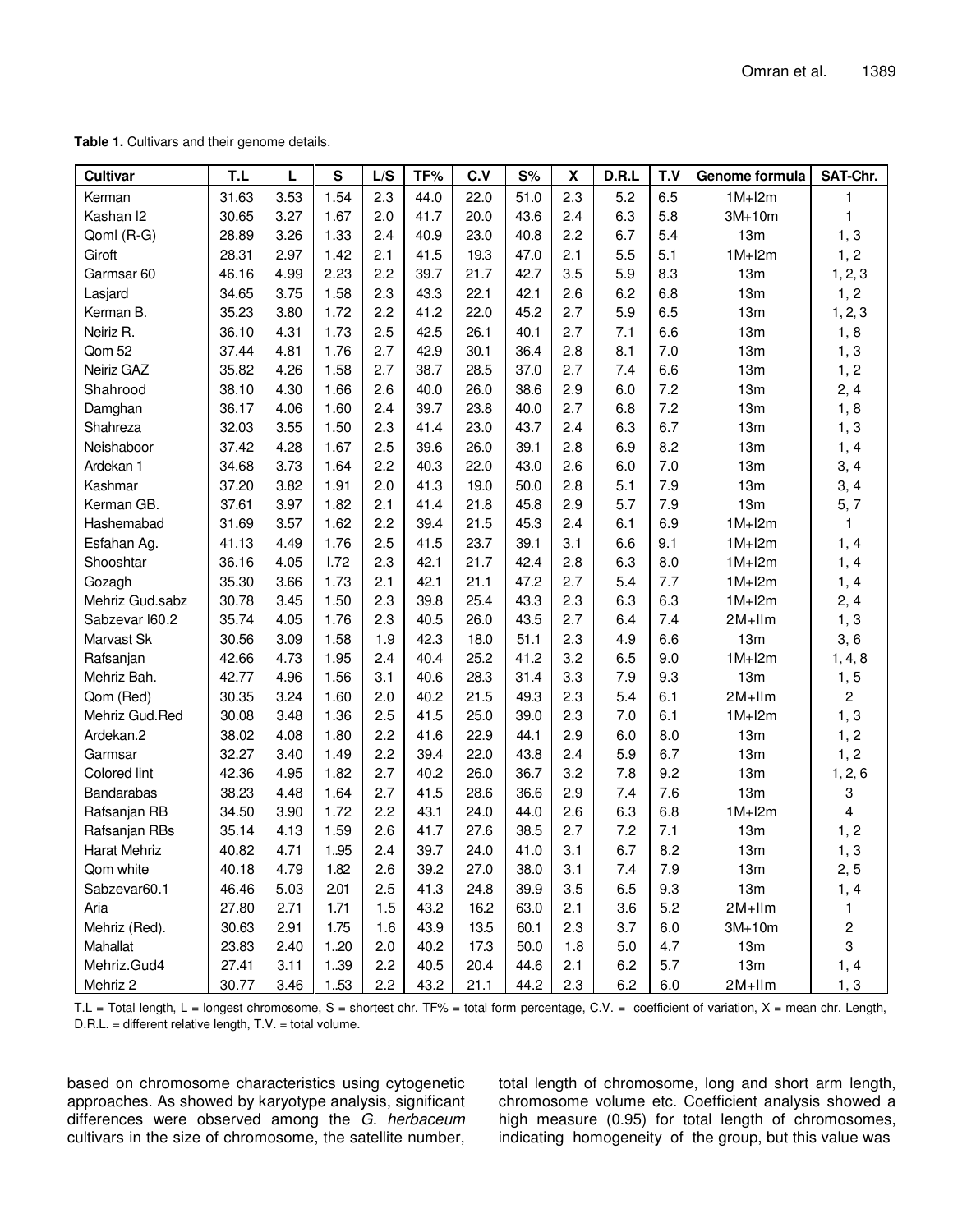

**Figure 1.** The karotype of one of the studied cultivars.

**Table 2.** ANOVA for cultivars representative of clusters.

| <b>Source</b>         | df | Sum of squares | Mean square | <b>F</b> value | <b>Prob</b> |
|-----------------------|----|----------------|-------------|----------------|-------------|
| Cultivars             | 5  | 46.833         | 9.367       | 2152.6249      | $***$       |
| Chromosomes           | 12 | 72.033         | 6.003       | 1379.5315      | $***$       |
| Cultivar X chromosome | 60 | 6.076          | 0.101       | 23.2724        | $***$       |
| Error                 | 56 | 0.679          | 0.004       |                |             |

 $C.V = 2.48%$ 

**Table 3.** Average of genomic characteristics in Iranian *Gossypium herbaceum*.

| 2n |  | S. | L/S I | TF%                                         | $C.V$ | S% X |      |      | D.R.L   T.V   No. SAT |
|----|--|----|-------|---------------------------------------------|-------|------|------|------|-----------------------|
| 26 |  |    |       | 35.08 3.89 1.66 2.30 41.17 23.07 43.41 2.65 |       |      | 6.23 | 7.08 | 1.88                  |

T.L = Total length,  $L =$  longest chromosome,  $S =$  shortest chromosome,  $TF% =$  total form percentage,  $C.V.$  = coefficient of variation,  $X$  = mean of chromosome length, D.R.L. = different relative length, T.V. = total volume,  $No.SAT = number of satellites.$ 

reduced for the length of the long arms (0.72-0.96), length of short arms (-0.01-0.61) and L/S ratio (0.31- 0.96), indicating occurrence of structural change of chromosomes, as a result of gene duplication, chromosomal deletion, translocation and heterochromatin change, among the cultivars and pointed towards their distinctness. These rearrangements may have positive effects on adaptability and tolerance to abiotic stress (Gennur et al., 1988).

Determination of the karyotype formulae of different cultivars revealed that almost all the chromosomes were of "m" type (except for 1 or 3 chromosomes which were of "M" type), also indicating presence of homogeneity in chromosome types. Gennur et al. (1988) reported the occurrence of 8.27 metacentric chromosomes, 4.61 submetacentric and 0.11 acrocentric chromosomes in Asiatic cotton *G. herbaceum.* However the present study does not show the occurrence of acrocentric chromosomes in *G. herbaceum* ecotypes available in Iran.

In chromosome analysis, a common practice is to determine the homology of chromosomes in a pair by their length and arm ratio. In order to compare these two methods, Zhou (2003) used the karyotypes of 10 plants species as reference. He measured the length and the size of each pair of chromosomes, checked the results by a  $\chi^2$  test and found that the difference between the results obtained by the two methods was insignificant. It was suggested that when the centromere and the length of chromosome is not fully expressed, the method of measuring chromosome size to determine the identity or disparity of chromosomes in some plants is feasible.

When the history of plant evolution is studied, we learn how the genesis of many plants has been established. For example, the basic number of chromosomes of a genome for the genus *Triticum* is 7, that for the genus *Gossypium* is also 7, while those for the genus *Brassica* are 8, 9, 10. From the perspective of basic number, many of the current diploidy plants in fact are homoeologous polyploids.

Islamic Republic of Iran has a diverse climatic condition in different regions. In south of Caspian Sea with mild clime (annual average of Temp. 18°C), West regions with Mediterranean clime, East region with semiarid conditions, and South of Iran with high humidity and high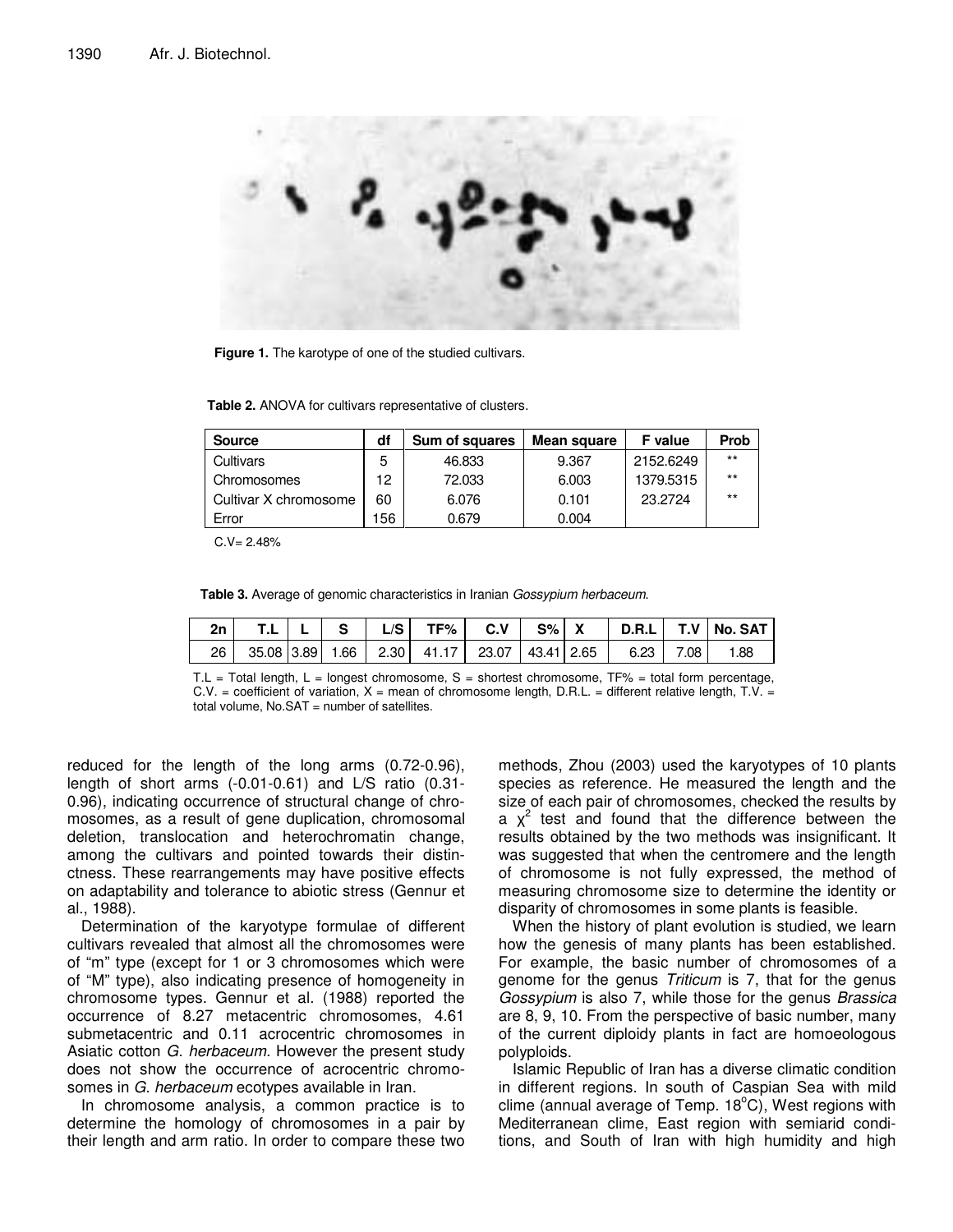

**Figure 2.** Dendrogram of 42 *G. herbaceum* varieties generated by karyological data using the UPGMA method (See Table 1 for nomenclature).

temperature (some region with  $54^{\circ}$ C). All of collected landraces are planted traditionally in around of central areas (falat) of Iran, which have arid, semiarid and desert conditions. According to cluster analysis, the studied cotton varieties divided into four clusters. Most cultivars were presented in the first and second clusters (18 and 13 cultivars, respectively). These results are nearly similar to the morphological characters clustering reported elsewhere (Sheidai and Alishah 1998).

Hybridization program can be arranged with crossing those cultivars placed in distant clusters (differ genetically) to obtain a better combination of parental traits and a high degree of heterosis. For example, members of the cluster 1 can be crossed with the members of cluster 4 to get more variability and heterosis. The variability pattern of local germplasm points to a type of hybrid, which might replace the local variety of a particular region. On the other hand, results of the cluster analysis indicated that some of landraces grown in the same location were placed in different clusters. For example, the Sabzevar landrace (Number 23) was placed in first class, whereas Sabzevar 1 (Number 37) was placed in 3rd class. The Kerman B (number 7) and Kerman G (number 17) located in the same cluster, but Kerman landrace (number 1) was placed in a different class. Therefore, results of this study indicate there is no

acceptable relationship between the genomic variation and geographical adaptability. The present study indicates genomic differences among diploid *G. herbaceum* cultivars of Iran, which can be used in the subsequent hybridization programs.

### **REFERENCES**

- Anamthawat JK, Heslop HJS (1993) Isolation and characterization of genome specific DNA sequences in Triticeae species. Molecular and General Genetics 240:151 – 158.
- Fryxell PA (1992) A revised taxonomic interpretation of *Gossypium* L. *{Malvaceae).* Rheedea 2:108-165.
- Gennur MN, Habib AF, Kadapa SN, Goud JV (1988). Karyomorphological studies in Asiatic cottons. I. Karyotypic analysis of species and races of Asiatic cottons based on chromatin content. Cytologia 53:97-106.
- Hartwell LH, Hood L, Goldberg ML, Reynolds AE, Silver LM, Veres RC (2000) Genetics: From genes to genomes. McGraw-Hill Companies, USA, pp 246-247.
- Karpechenko GD (1925) On Chromosome of Phaseolinae. Bull. of Appl. Bot. and Plant Breed. 14:143 –148.
- Khadi B-M, Kulkarni VN, Manjula M, Katageri IS (2002) Utilization of exotic genetic resources in genetic improvement of diploid cultivated cotton and delineation of gene pool concept. Prooceeding of the 2nd meeting of the Asian cotton research and development network. Uzbekistan.
- Kurata N, Monomura K, Harushima Y (2002). Rice Genome Organization: the Centromere and Genome Interactions. Ann. Bot.  $90:427 - 435.$
- Levan A, Fredga K, Sandberg A (1964). Nomenclature for centromeric